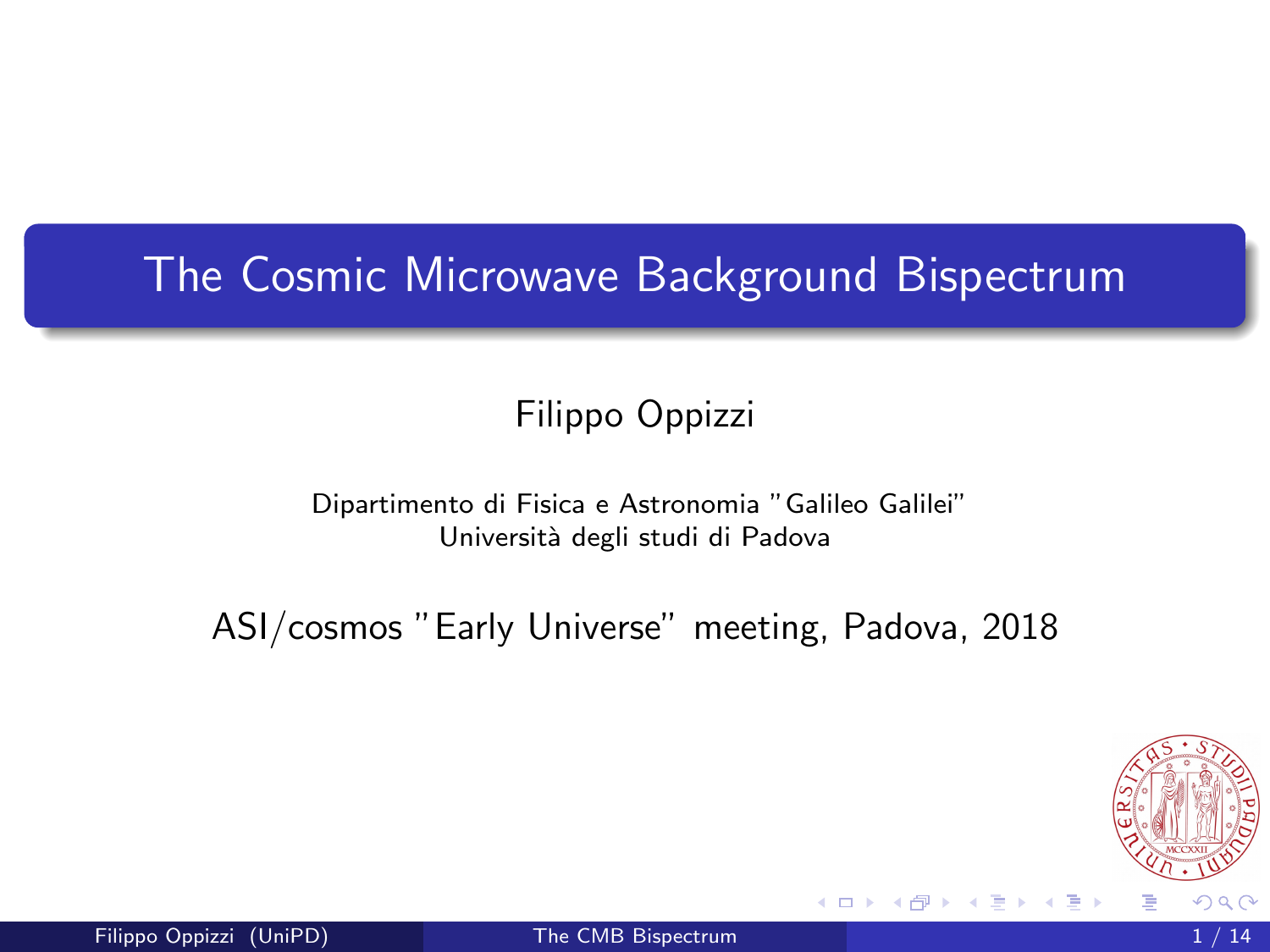The non-Gaussianity (NG) of the primordial perturbations field  $\Phi(k)$  is a powerful probe of early Universe Physics.

The statistic most sensitive to the NG component is the three-point function, the Bispectrum.

$$
B_{\Phi}(k_1,k_2,k_3)=\langle \Phi(k_1)\Phi(k_2)\Phi(k_3)\rangle
$$

The CMB Angular Bispectrum is linearly linked to the primordial one via the radiation transfer function  $\Delta(k)$ .

$$
B_{\ell_1 \ell_2 \ell_3}^{m_1 m_2 m_3} = \langle a_{\ell_1 m_1} a_{\ell_2 m_2} a_{\ell_3 m_3} \rangle
$$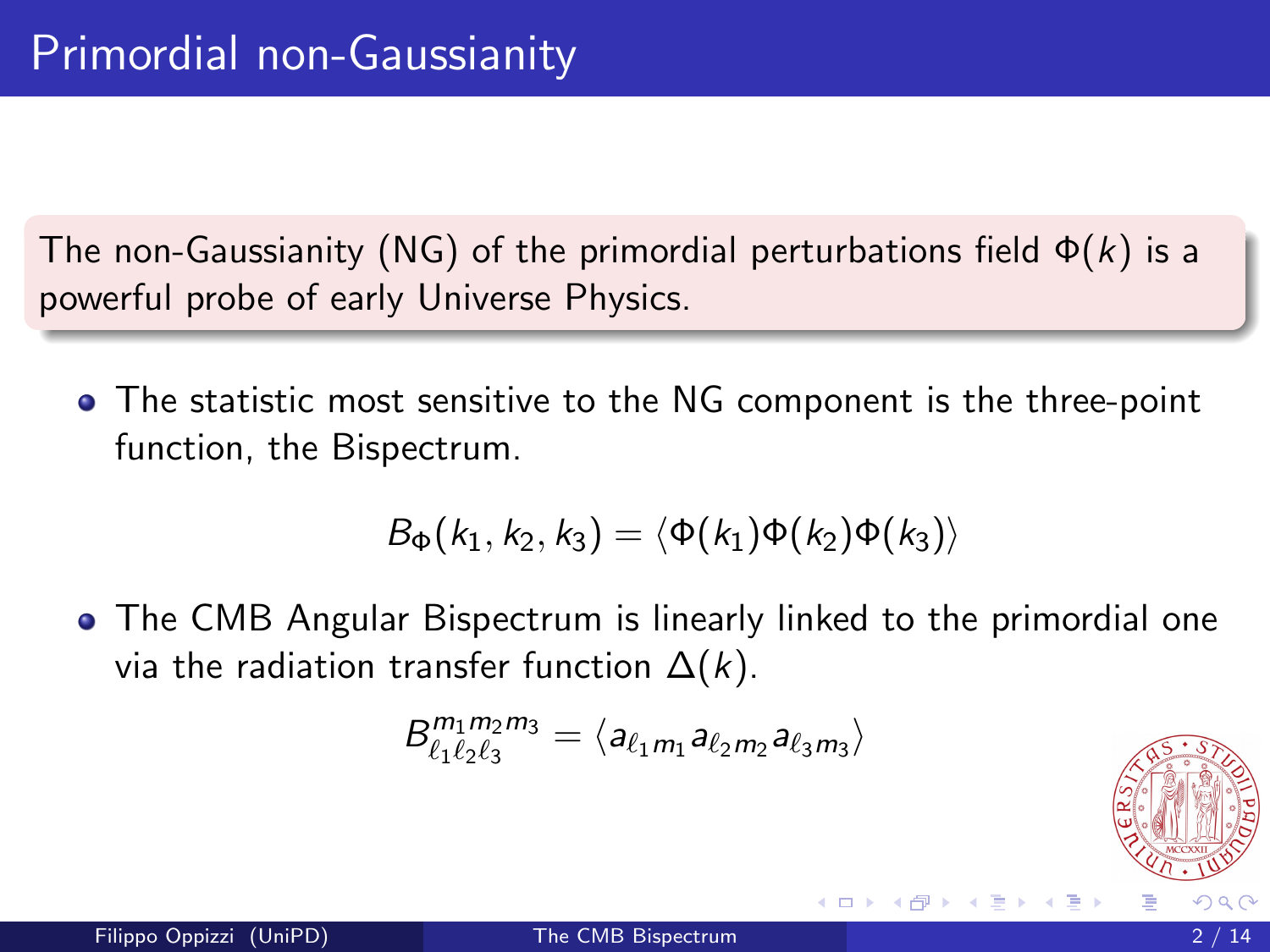The measurement of CMB Bispectrum presents two main issues:

- The S/N of a single configuration is too small to be detected.
- The computational cost is very high  $\mathcal{O}(\ell^5).$
- The NG sygnal is parametrized by the overal NG amplitude  $f_{NL}$ .
- The amplitude is estimated fitting theoretically motivated template to the data.
- To reduce the computational cost the template is written in separable form on the three wavenumbers:

$$
B_{\ell_1 \ell_2 \ell_3}^{m_1 m_2 m_3} = X_{\ell_1} Y_{\ell_2} Z_{\ell_3} + permutations.
$$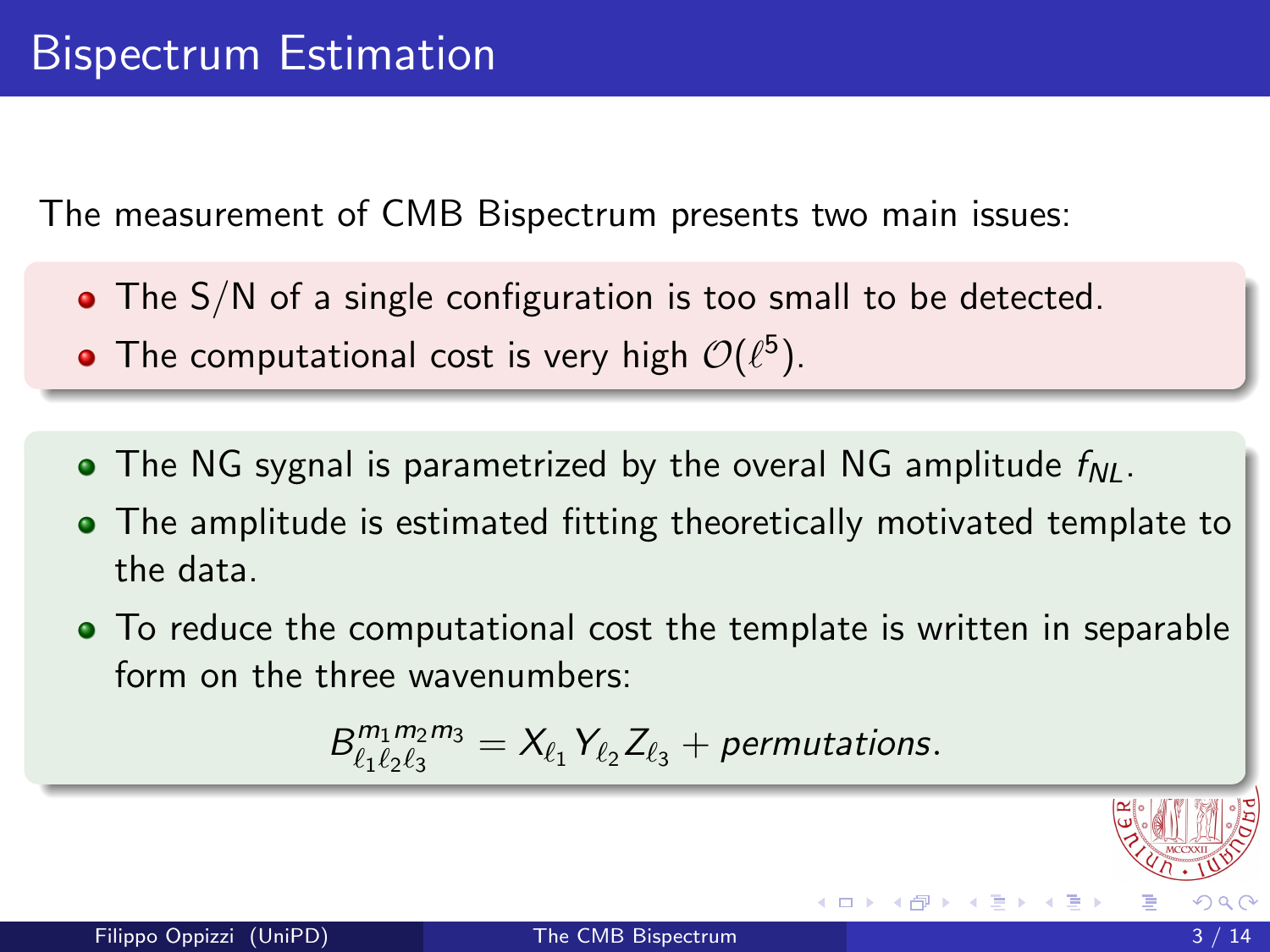

- **.** Local : Multifield Inflation, Ekpyrotic models
- **Equilateral/Orthogonal:** single-field models with non-standard kinetic terms or higher derivative terms, Effective Field Theory
- Flat (Equil.  $+$  Ortho.): non Bunch Davies vacuum

4 D F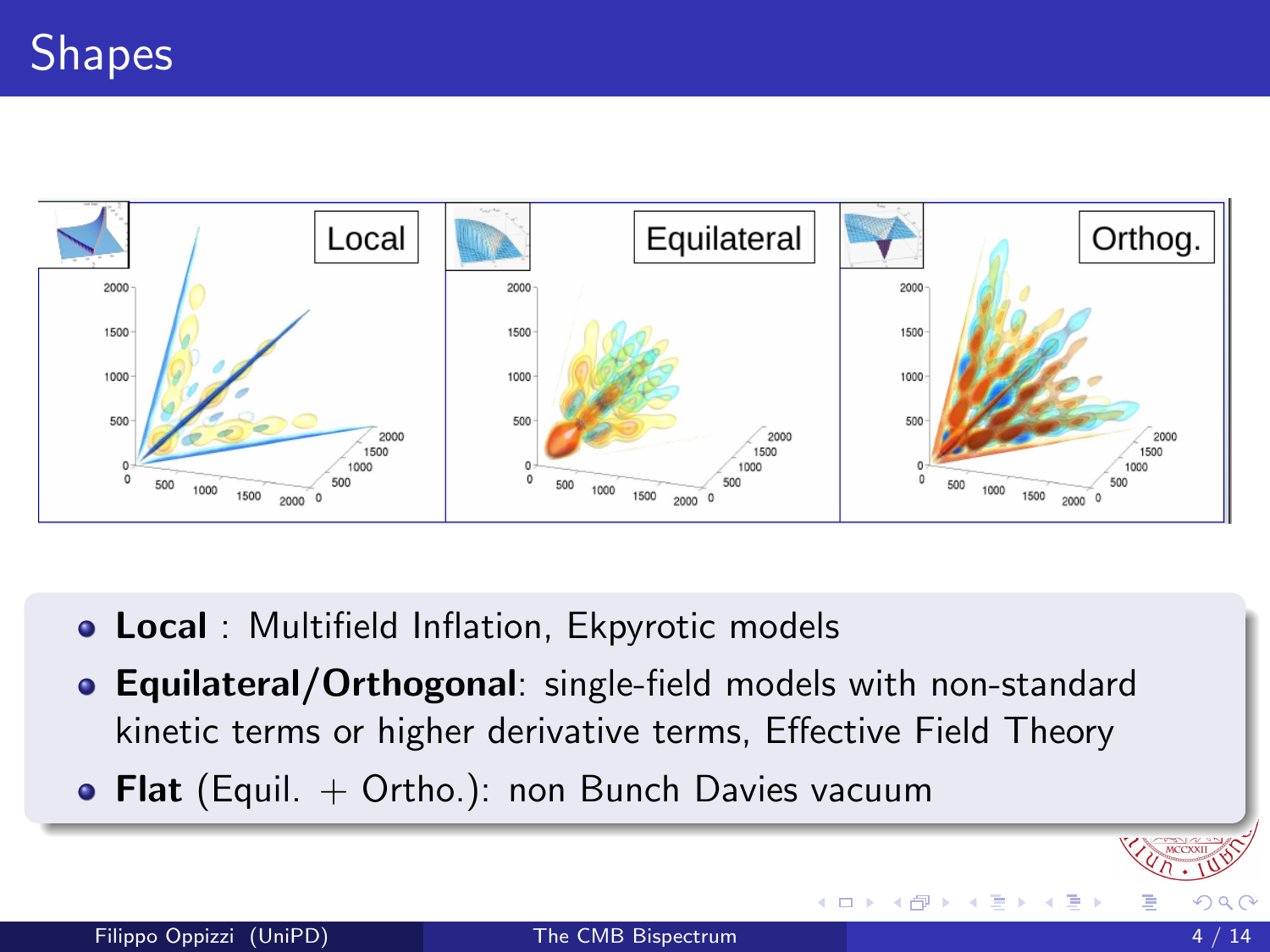| Shape and method                                                                   | $f_{NL}$ (KSW)                              |                                            |  |  |  |
|------------------------------------------------------------------------------------|---------------------------------------------|--------------------------------------------|--|--|--|
|                                                                                    |                                             | Independent ISW-lensing subtracted         |  |  |  |
| SMICA $(T)$<br>Local<br>Equilateral $\ldots$<br>Orthogonal $\ldots$ $-56$ $\pm$ 33 | $10.2 \pm 5.7$<br>$-13 + 70$                | $2.5 \pm 5.7$<br>$-16 + 70$<br>$-34 + 33$  |  |  |  |
| SMICA $(T+E)$<br>Local<br>Equilateral $\ldots$<br>$Orthogonal$                     | $6.5 \pm 5.0$<br>$3 \pm 43$<br>$-36 \pm 21$ | $0.8 \pm 5.0$<br>$-4 \pm 43$<br>$-26 + 21$ |  |  |  |

(Planck Collaboration, 2015 - arXiv:1502.01592)

- Planck provides constraints on  $f_{\text{N}}$  for these shapes very close to the theoretical limit for CMB observations
- $\bullet$  Future surveys could still improve the sensitivity by a factor  $\sim$  2.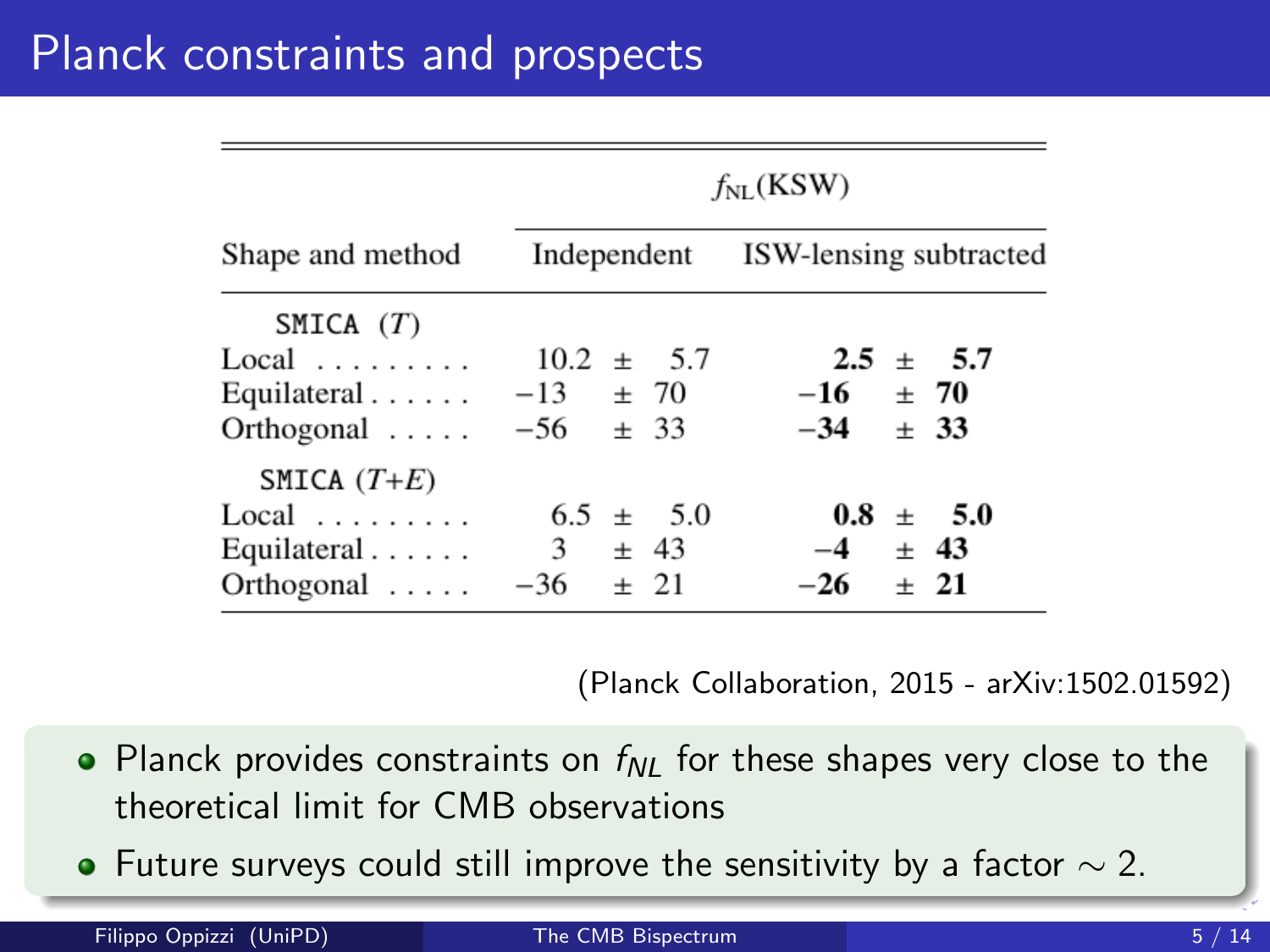## Planck constraints and prospects

|                | LiteCORE | LiteCORE | $CORE$ | $COrE+$ | Planck | LiteBIRD | ideal |
|----------------|----------|----------|--------|---------|--------|----------|-------|
|                | 80       | 120      | M5     |         | 2015   |          | 3000  |
| T local        | 4.5      | 3.7      | 3.6    | 3.4     | (5.7)  | 9.4      | 2.7   |
| T equilat      | 65       | 59       | 58     | 56      | (70)   | 92       | 46    |
| T orthog       | 31       | 27       | 26     | 25      | (33)   | 58       | 20    |
| T lens-isw     | 0.15     | 0.11     | 0.10   | 0.09    | (0.28) | 0.44     | 0.07  |
| E local        | 5.4      | 4.5      | 4.2    | 3.9     | (32)   | 11       | 2.4   |
| $E$ equilat    | 51       | 46       | 45     | 43      | (141)  | 76       | 31    |
| E orthog       | 24       | 21       | 20     | 19      | (72)   | 42       | 13    |
| E lens-isw     | 0.37     | 0.29     | 0.27   | 0.24    |        | 1.1      | 0.14  |
| $T+E$ local    | 2.7      | 2.2      | 2.1    | 1.9     | (5.0)  | 5.6      | 1.4   |
| $T+E$ equilat  | 25       | 22       | 21     | 20      | (43)   | 40       | 15    |
| $T+E$ orthog   | 12       | 10.0     | 9.6    | 9.1     | (21)   | 23       | 6.7   |
| $T+E$ lens-isw | 0.062    | 0.048    | 0.045  | 0.041   |        | 0.18     | 0.027 |

(CORE Collaboration, 2016 - arXiv:1612.08270)

- Planck provides constraints on  $f_{\text{N}}$  for these shapes very close to the theoretical limit for CMB observations.
- $\bullet$  Future surveys could still improve the sensitivity by a factor  $\sim$  2.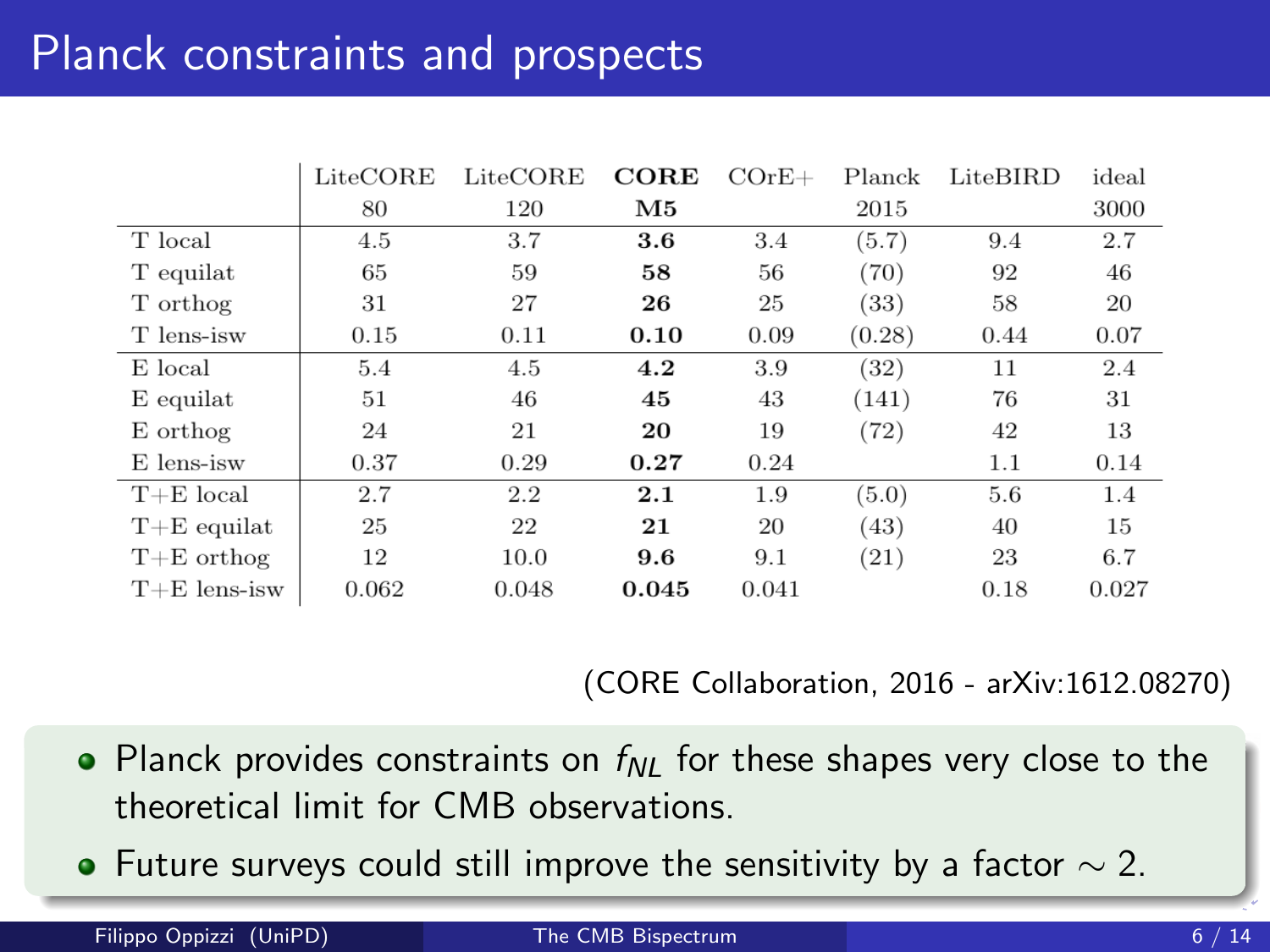A scale dependent (SD)  $f_{\text{NL}}$  is a natural prediction of many inflationary models. Measuring the Bispectrum slope  $n_{\text{NG}}$  can provide new information about Inflation.

### "Local" SD templates

Multifield models: curvaton, modulated reheating; mixed inflaton-curvaton.

• 
$$
B_{\Phi}^{1f}(k_1, k_2, k_3) \propto f_{\rm NL} [(k_1 k_2)^{n_{\zeta}-4} k_3^{n_{\rm NG}} + 2 \text{ perms.}]
$$

• 
$$
B_{\Phi}^{2f}(k_1, k_2, k_3) \propto f_{\text{NL}} [(k_1 k_2)^{n_{\zeta} + (n_{\text{NG}}/2) - 4} + 2 \text{ perms.}]
$$

#### Equilateral" SD templates

Single-field models with non canonical kynetic terms (DBI-Inflation)

• 
$$
B_{\Phi}^{gm}(k_1, k_2, k_3) \propto f_{\rm NL} (k_1 k_2 k_3)^{n_{\rm NG}/3} B_{\Phi}^{equil.}(k_1, k_2, k_3)
$$

メロメ メ都 メメ 君 メメ 君 メ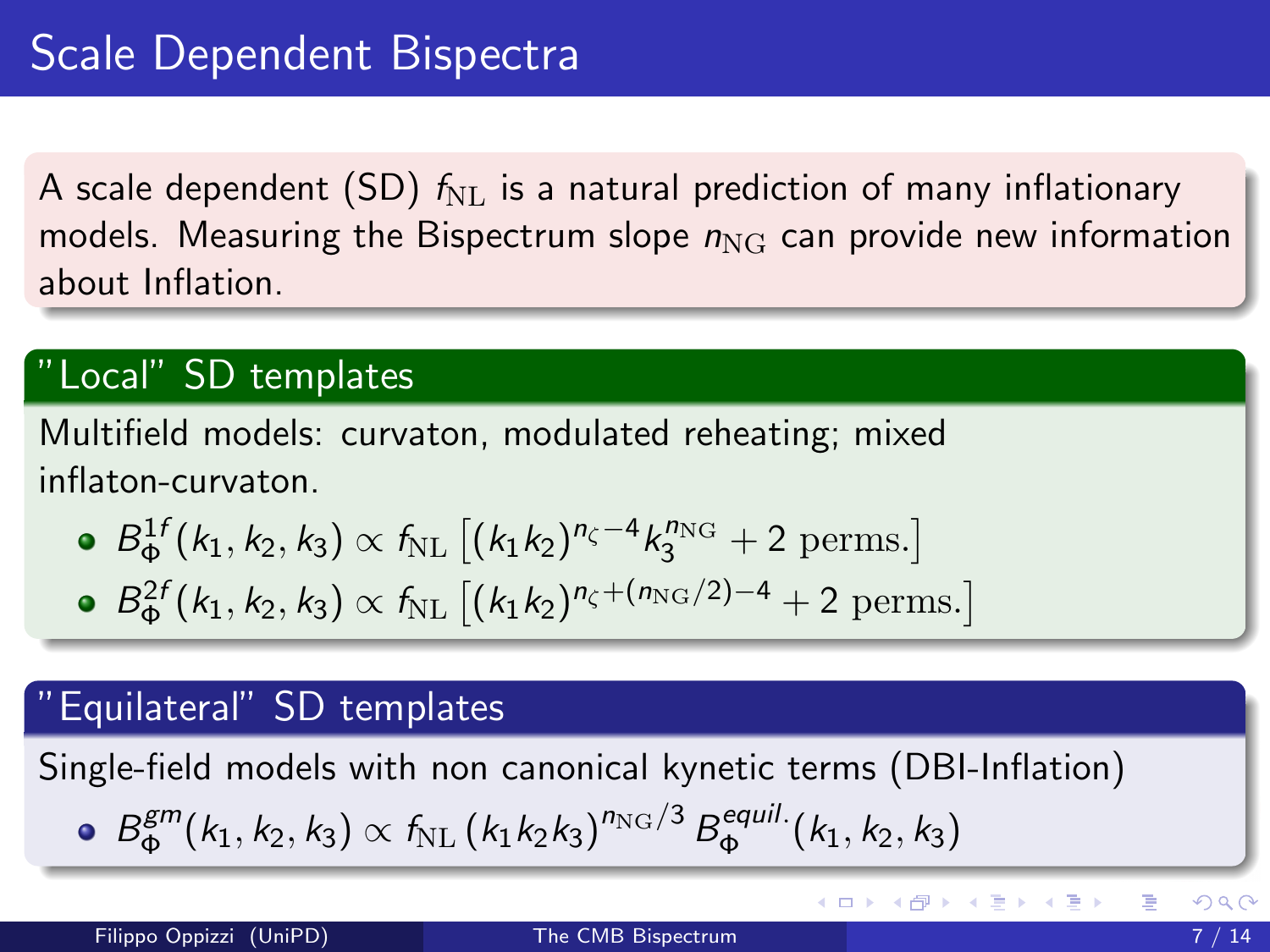<span id="page-7-0"></span><sup>1</sup> We use an extension of the standard KSW estimator, including the scale dependent shapes:

$$
\hat{f}_{NL}(n_{\rm NG}) = \frac{1}{\mathcal{N}} \sum \frac{B_{\ell_1 \ell_2 \ell_3}^{th}(f_{\rm NL} = 1, n_{\rm NG}) B_{\ell_1 \ell_2 \ell_3}^{obs}}{C_{\ell_1} C_{\ell_2} C_{\ell_3}}
$$

- **2** We iteratively obtain estimates of  $f_{NL}(n_{\text{NG}})$  for different values of the running.
- <sup>3</sup> We use these value to interpolate the marginalized Likelihood  $\mathcal{L}(n_{\text{NG}}) \propto \text{exp}(\hat{f}_{\text{NL}}^2)$ .
- $\bullet$  The value of  $n_{\text{NG}}$  is then directly derived from the Likelihood.

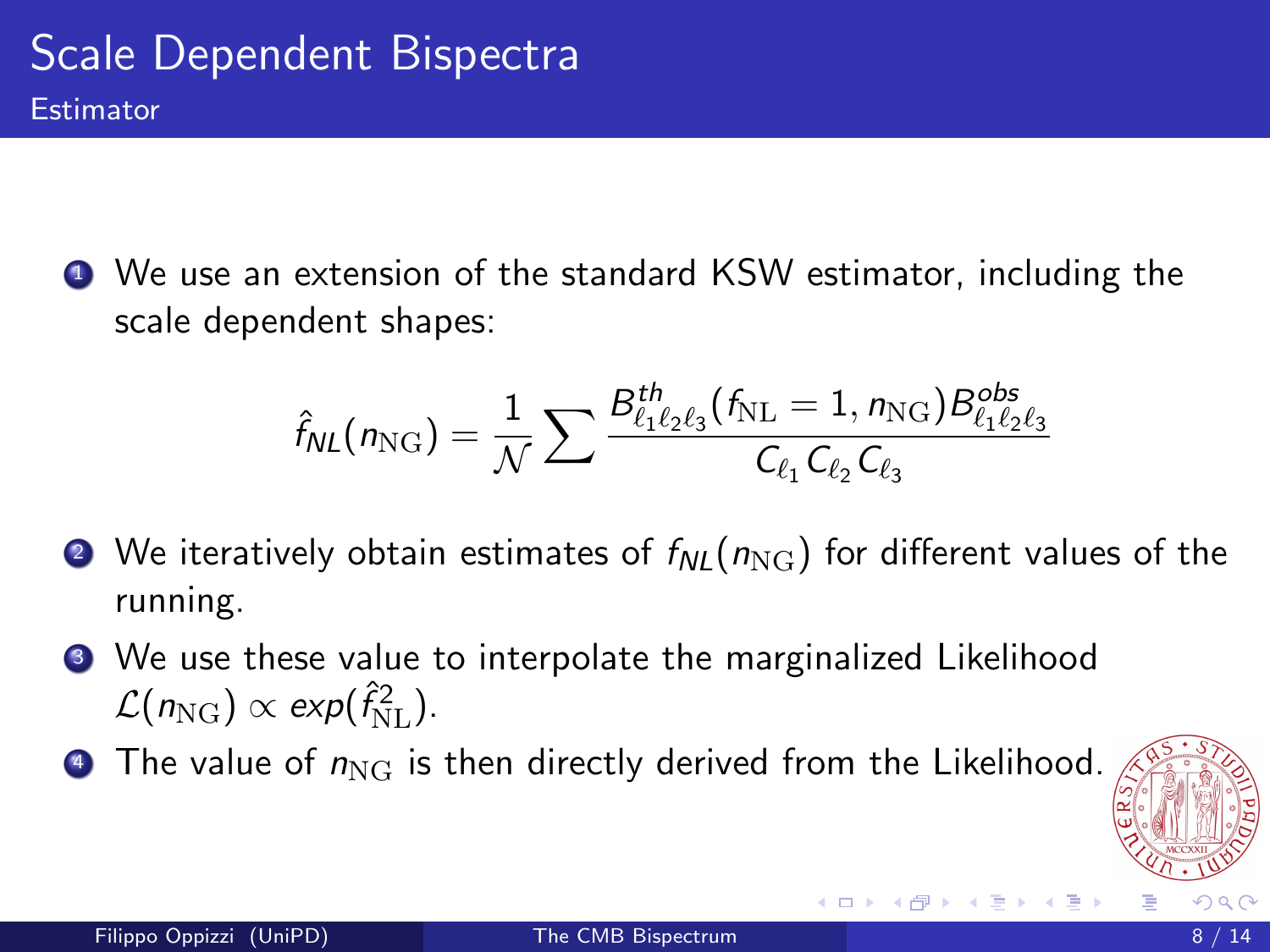### <span id="page-8-0"></span>Scale Dependent Bispectra WMAP9 analysis



| model                   | $n_{\rm NG}$ | $\mathbf{k}_{\text{Div}}$  |  |  |
|-------------------------|--------------|----------------------------|--|--|
| one-field (local)       |              | $0.035 \rm \, Mpc^{-1}$    |  |  |
| two-fields (local)      |              | $0.01 \,\mathrm{Mpc}^{-1}$ |  |  |
| geometric mean (equil.) |              | $0.01\,{\rm Mpc}^{-1}$     |  |  |

(Oppizzi [et](#page-7-0) a[l.,](#page-9-0) [2](#page-7-0)[01](#page-8-0)[7](#page-9-0) [- a](#page-0-0)[rX](#page-13-0)[iv:1](#page-0-0)[71](#page-13-0)[1.](#page-0-0)[0828](#page-13-0)6)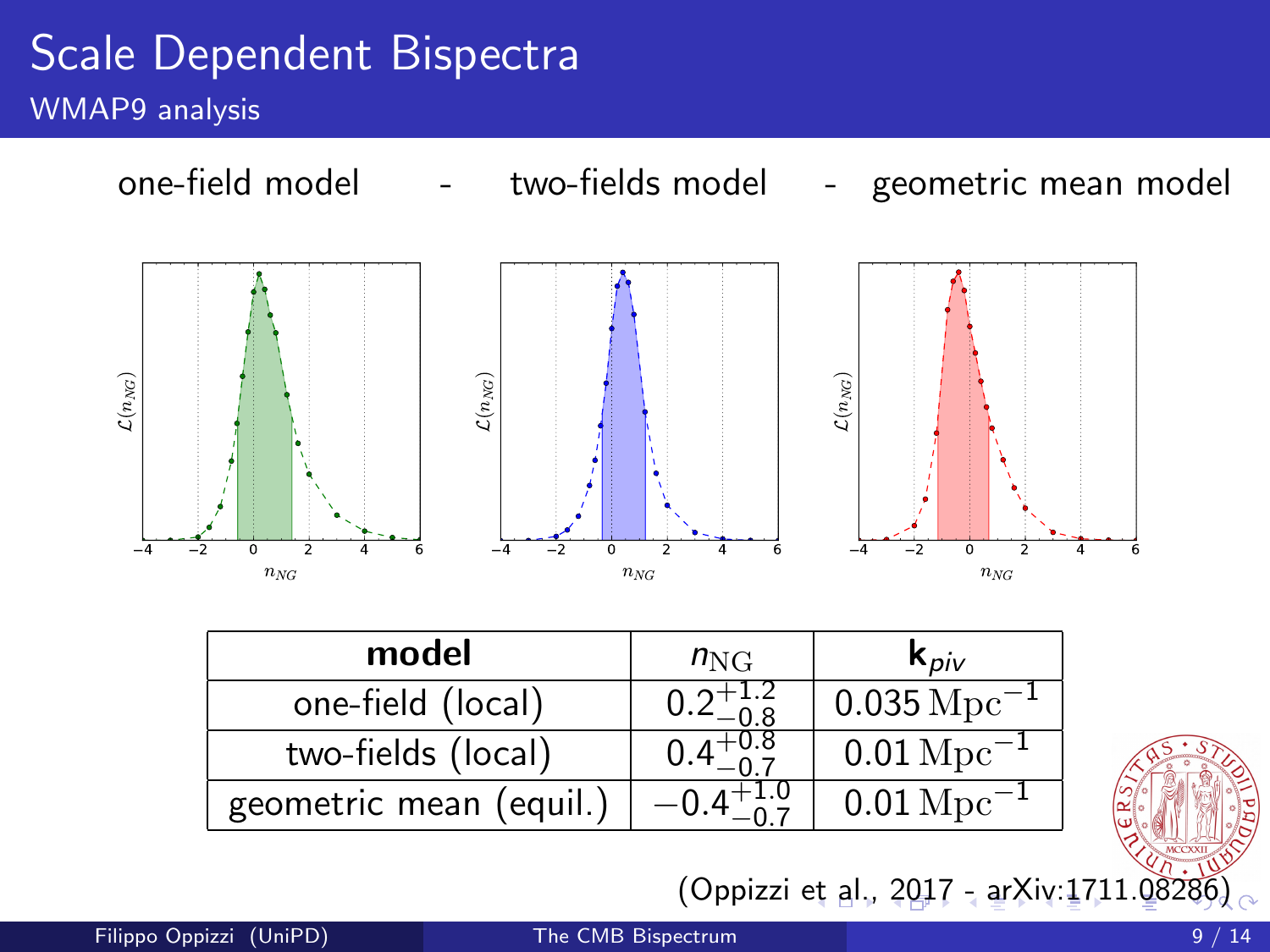#### <span id="page-9-0"></span>Scale Dependent Bispectra Forecasts

Expected sensitivity for different amplitude values for the local one-field model.



| <b>Experiment</b> | $(\ell_{max})$ | $f_{\rm NL} = 5$ | $f_{\rm NL} = 10$ | $f_{\rm NL} = 25$ |
|-------------------|----------------|------------------|-------------------|-------------------|
| Planck            | (2400)         |                  | 0.8               | 0.3               |
| LiteBIRD          | (1350)         | 1.6              | 0.8               | 0.3               |
| LiteCOrE 120      | (3000)         | 0.7              | 0.4               | 0.1               |
| COrE              | 3000           | 0.7              | 0.3               |                   |



Filippo Oppizzi (UniPD) [The CMB Bispectrum](#page-0-0) 10 / 14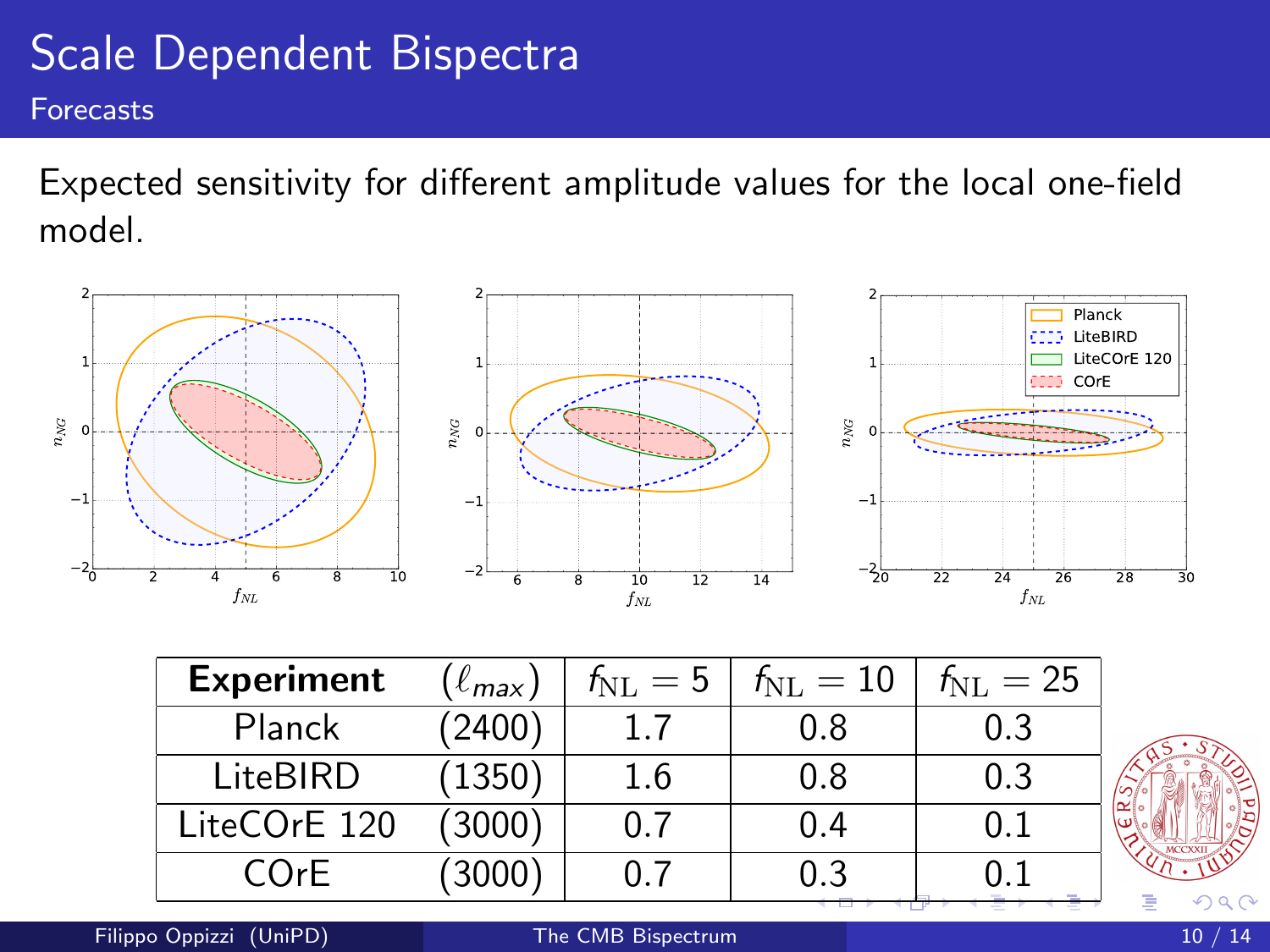### Bispectrum from Scalar-Scalar-Tensor Correlations

- Sourced by nonlinear coupling between one Graviton and two scalars.
- Peaked on squeezed configurations, but uncorrelated with the standard local shape due to differences in the oscillatory pattern.
- Has a very complex form and cannot be factorized.

Modal methodology: the bispectrum is decomposed into a product of separable eigenfunctions.

Central value and  $2\sigma$  errors on  $g_{tss}$ from WMAP9, as a function of  $\ell_{max}$ .

$$
g_{tss}=-48\pm28
$$

(Shiraishi et al. , 2017 - arXiv:1710.06778)

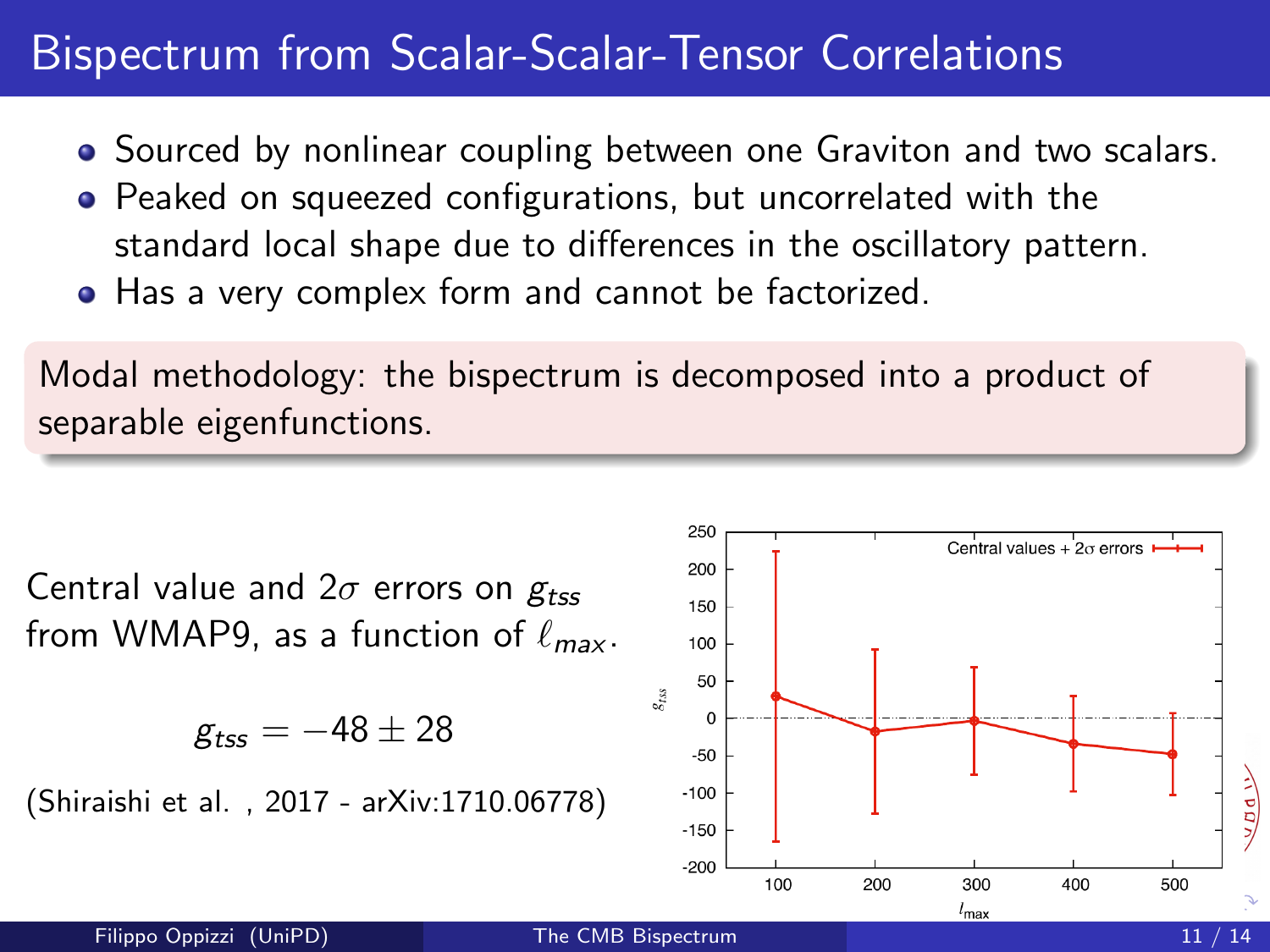# Parity-Odd Bispectra

- Under parity, the allowed Bispectrum configurations are restricted to  $\ell_1 + \ell_2 + \ell_3 =$  even
- **Some Early Universe scenarios predict parity-odd tesor NG (Weyl** gravity, rolling pseudoscalar, helical primordial magnetic field model)
- $\ell_1 + \ell_2 + \ell_3 =$  odd configurations are generated in these models. Standard estimators are blind to this component.

| The optimal estimator include even                                                                                                                                                                                                         |                  | Even | Odd | All |
|--------------------------------------------------------------------------------------------------------------------------------------------------------------------------------------------------------------------------------------------|------------------|------|-----|-----|
| and odd component                                                                                                                                                                                                                          | <b>SMICA</b>     |      |     |     |
|                                                                                                                                                                                                                                            |                  |      |     |     |
| $\hat{f}_{\mathrm{NL}}^{\textit{all}} = \frac{\textit{N}^{\textit{even}} \hat{f}_{\mathrm{NL}}^{\textit{even}} + \textit{N}^{\textit{odd}} \hat{f}_{\mathrm{NL}}^{\textit{odd}}}{\textit{N}^{\textit{even}} + \textit{N}^{\textit{odd}}}.$ | $T+E$ $0 \pm 13$ |      |     |     |
|                                                                                                                                                                                                                                            | <b>SEVEM</b>     |      |     |     |
|                                                                                                                                                                                                                                            |                  |      |     |     |
| Not separable shape: modal                                                                                                                                                                                                                 | $T+E$ $4 \pm 13$ |      |     |     |
|                                                                                                                                                                                                                                            |                  |      |     |     |
| estimator                                                                                                                                                                                                                                  | $T+E$ 1.13       |      |     |     |
|                                                                                                                                                                                                                                            |                  |      |     |     |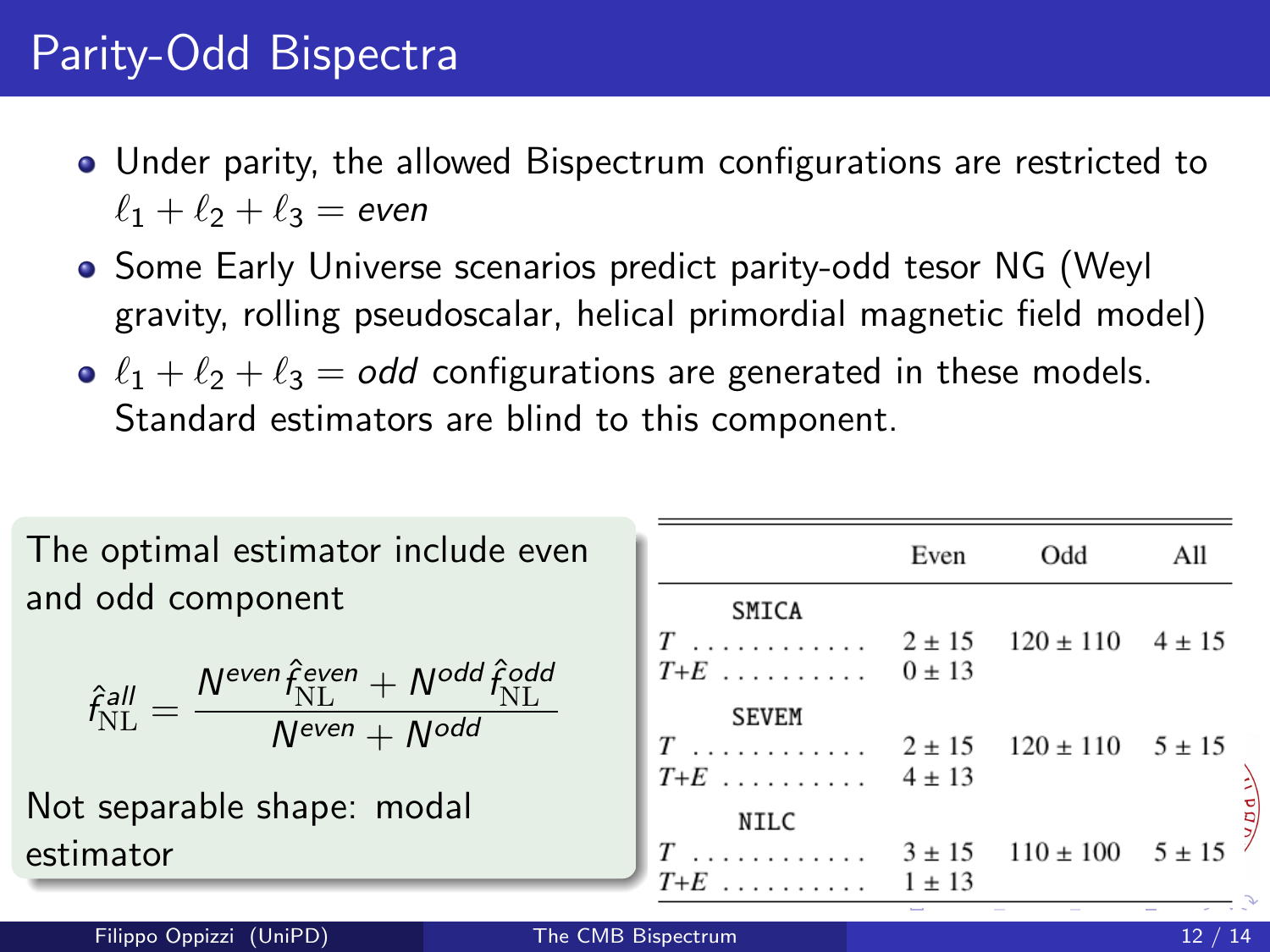# Oscillatory Bispectra

A number of Bispectrum models present oscillatory features different from the standard shapes.

- Feature models:  $B^{feat}\propto \mathsf{sin}[\omega(k_1+k_2+k_3)+\phi]$
- Resonance models:  $B_{\Phi}^{res} \propto \sin[C \ln(k_1 + k_2 + k_3) + \phi]$
- Testing this models implies to build a frequency dependent estimator and to scan the frequency space searching for significant peak.
- Results shall be interpreted accounting for the "look elsewere" effect.
- Planck provides "hints" of a NG signal for equilateral and flattened oscillatory shapes spread across several broad peaks.